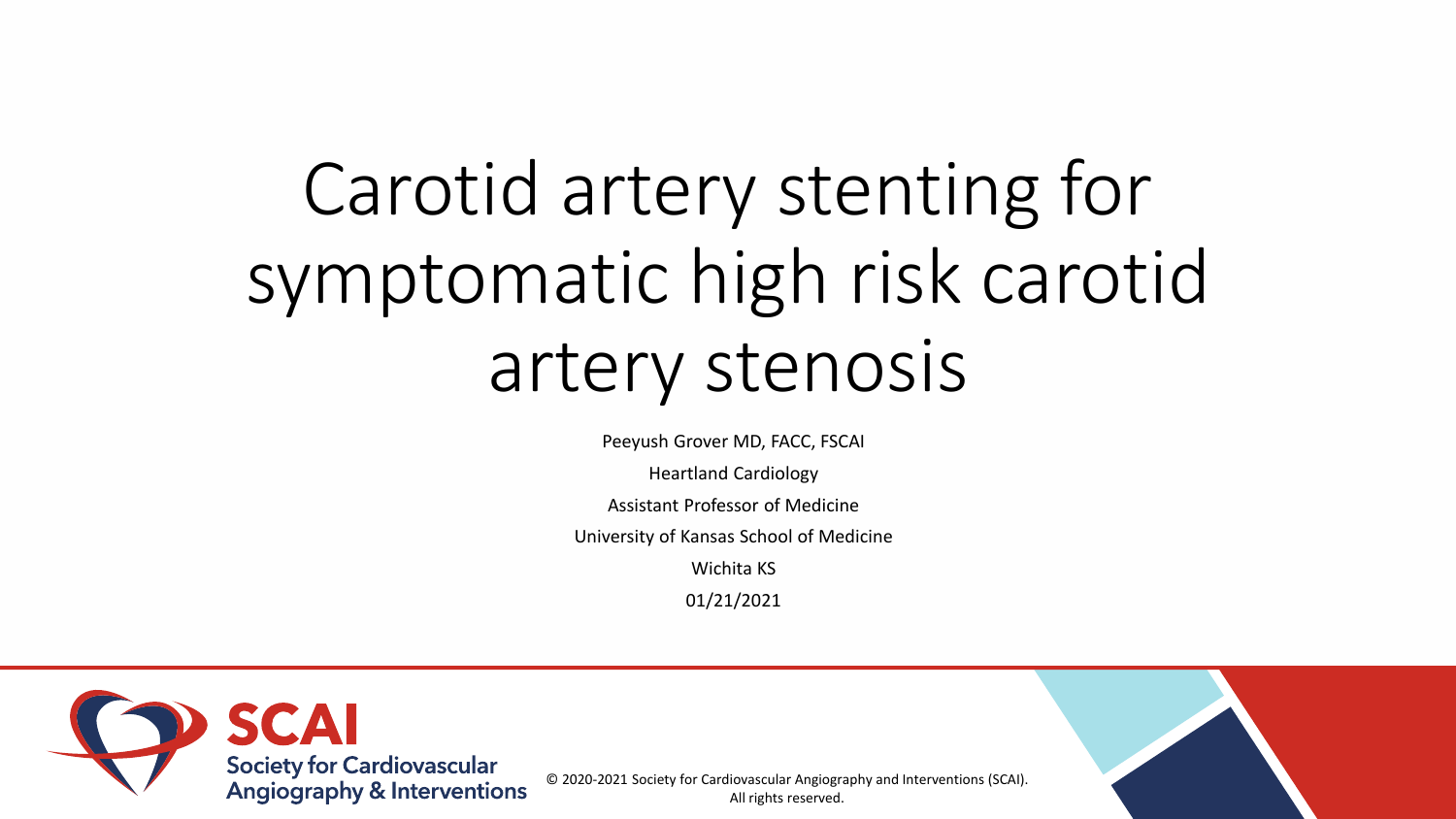### Disclosures

Disclose any financial relationships with [commercial interests](https://accme.org/accreditation-rules/policies/definition-commercial-interest) in the past twelve months for you and your spouse/partner.

- Advisory Board: **None**
- Consulting: **None**
- Grants/PI: **None**
- Honoraria: **None**
- Speakers Bureau: **None**
- Ownership/Stocks: **None**
- Royalties: **None**
- Intellectual Property/Patents: **None**

OR

**I have no relevant relationships with commercial interests to disclose.**



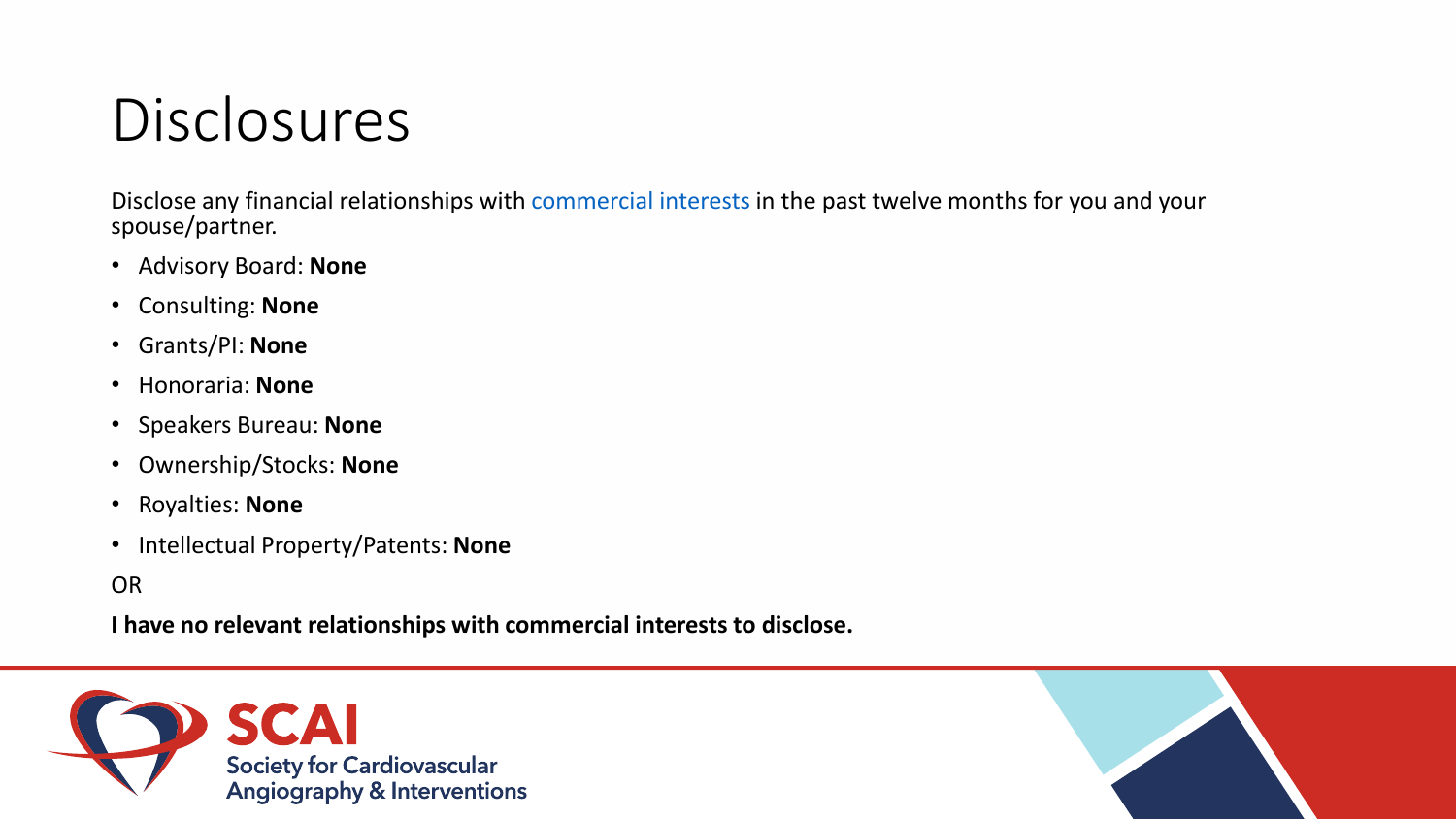### Dr. Wayne Batchelor, MD, FSCAI Dr. Peeyush Grover, MD, FSCAI



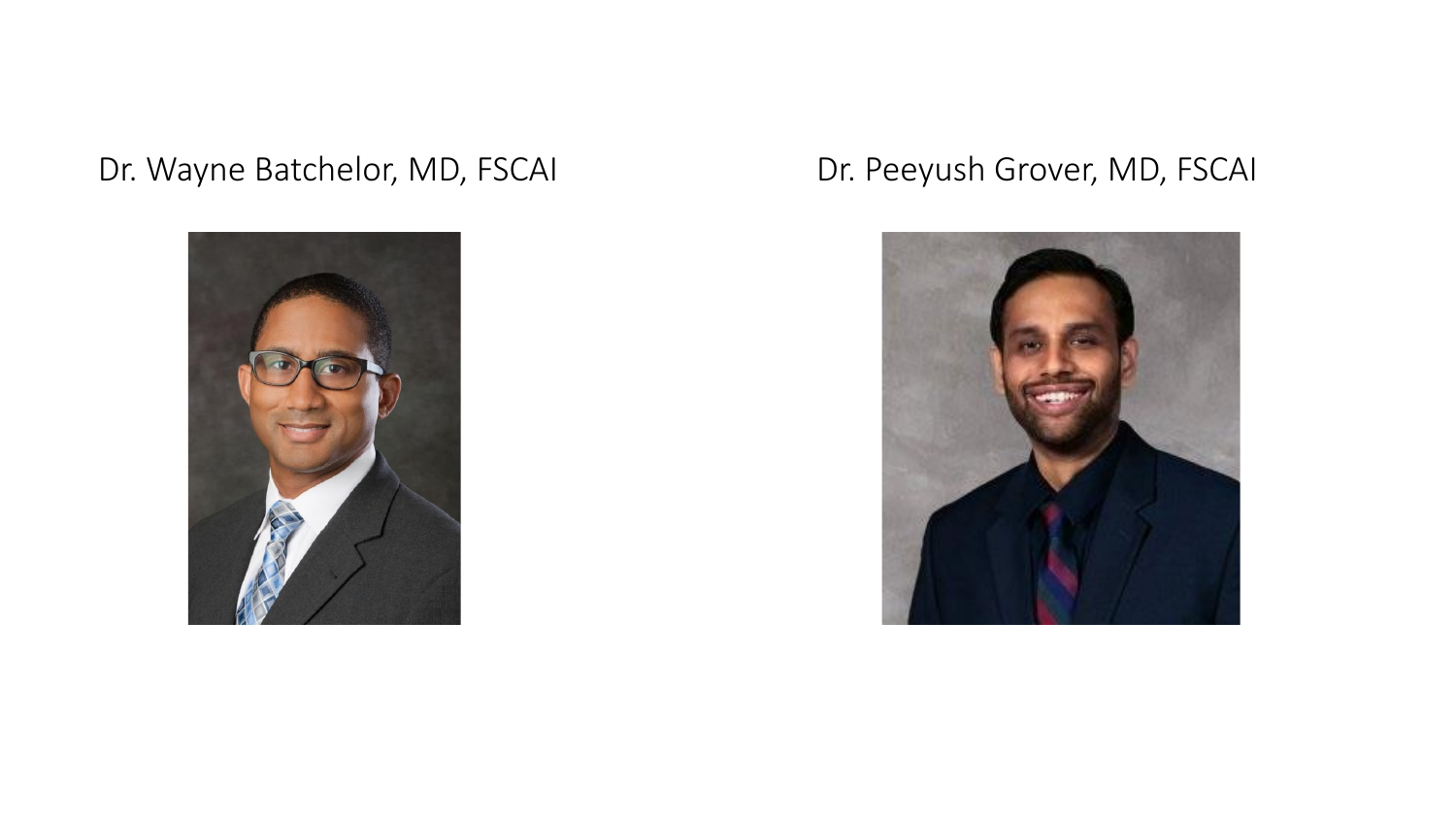### Patient History

- 72 year old male with an extensive history of CVD
- PMH:
	- H/o of CABG x 3 in 2007.
	- Ischemic CM: EF 25 %.
	- H/o ICD for primary prevention.
	- Chronic renal disease. Cr 2.5.
- Extensive history of PAD.
- Ho of salivary gland tumor: adenoid cystic carcinoma, treated with radiotherapy.
- Current Smoker: > 4 ppd.
- No h/o of ETOH or drug use.



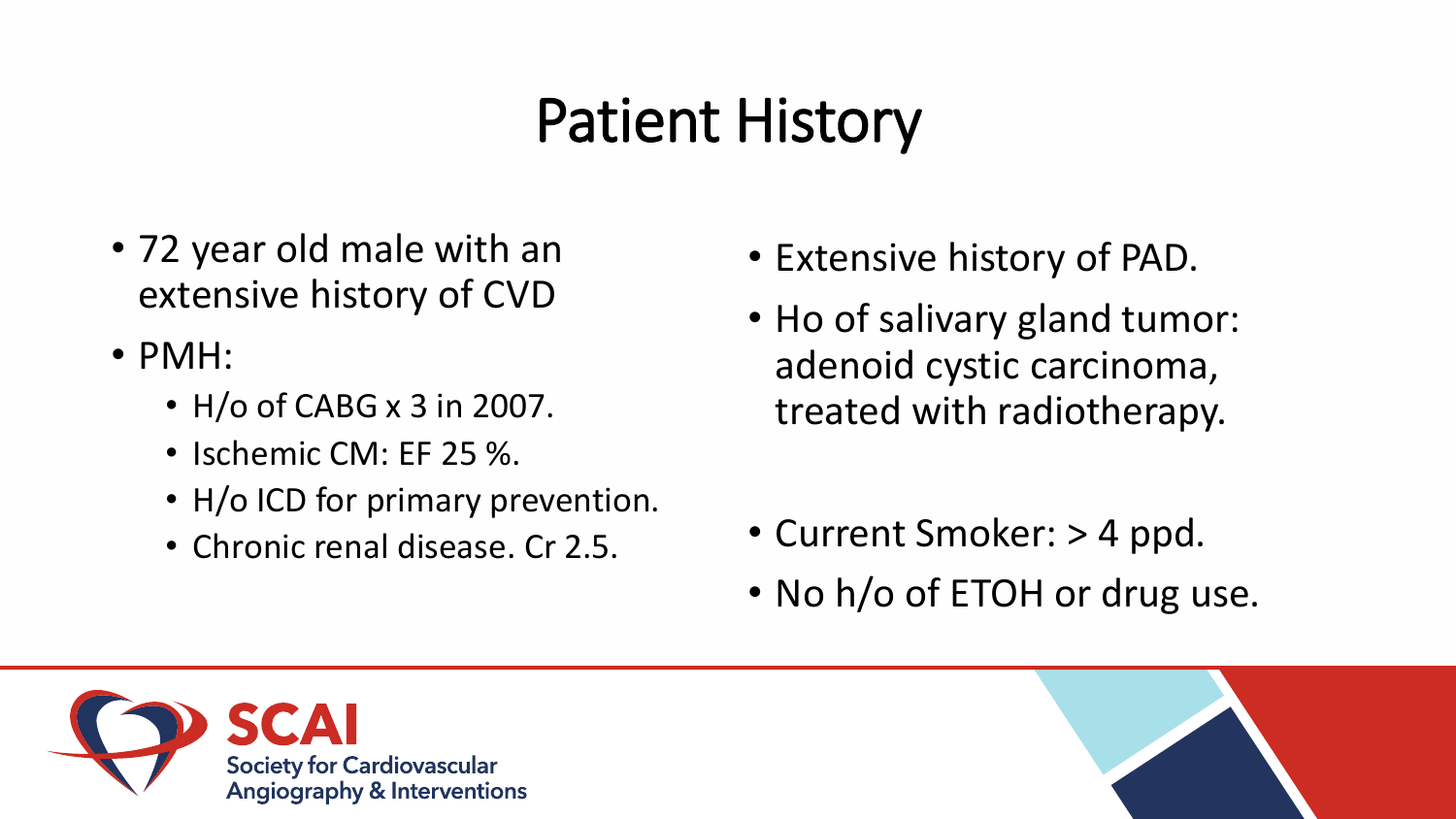### Presentation

- Presented with TIA like symptoms (left upper arm motor weakness/sensory loss) x 2 over 6 months.
- Each self resolved within 24 hrs.
- Work up demonstrated no LV/LAA clots.
- 4 week event monitor showed no Afib.
- Hypercoagulable workup was negative.
- DUS of BL carotids done as part of the work up for TIAs.
- Seen and evaluated by a stroke neurologist.



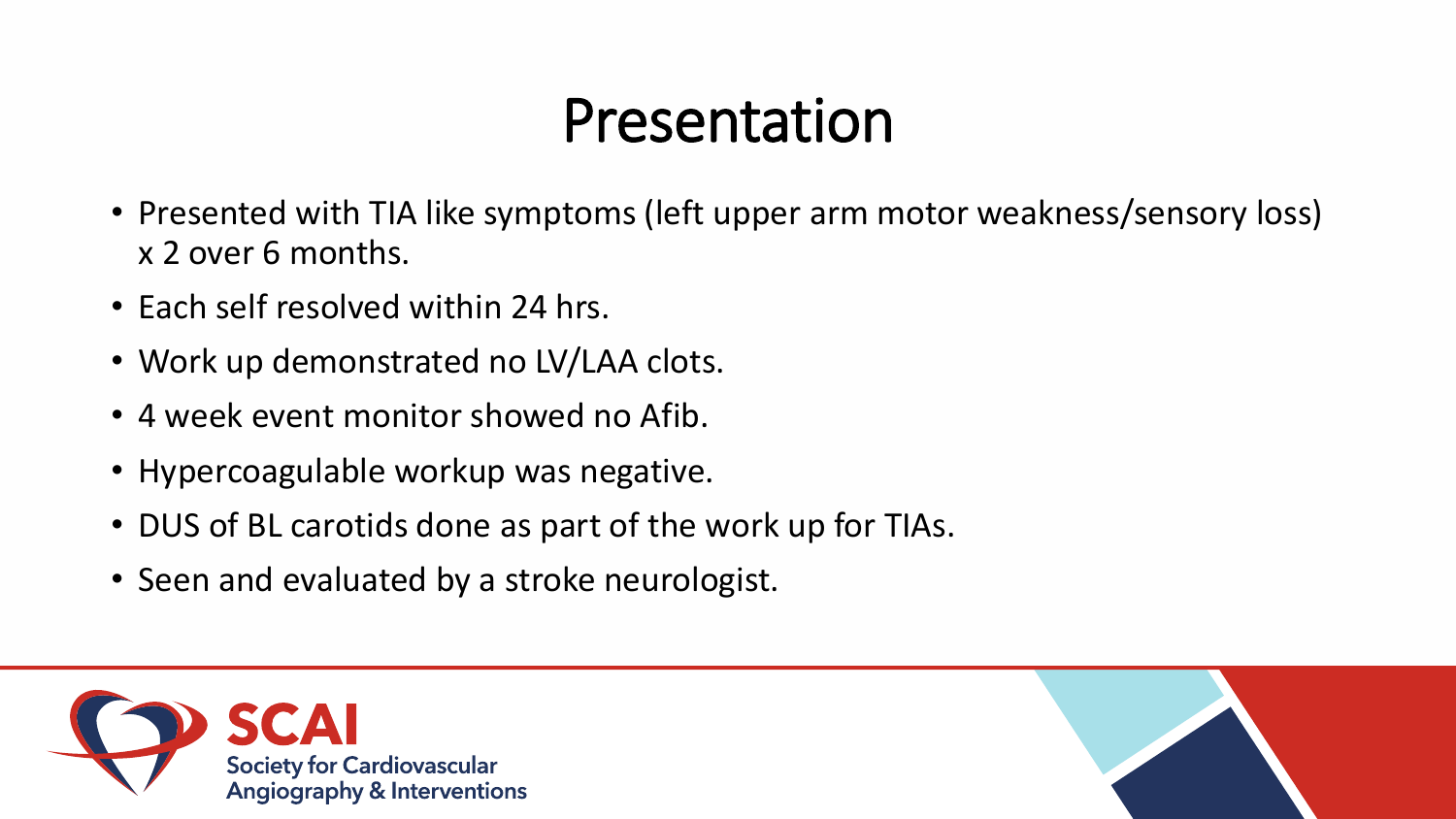### Carotid US Velocities

| Right           |                        |                        |       | Left                   |                        |                 |  |
|-----------------|------------------------|------------------------|-------|------------------------|------------------------|-----------------|--|
| <b>Stenosis</b> | <b>PSV</b><br>(cm/sec) | <b>EDV</b><br>(cm/sec) |       | <b>PSV</b><br>(cm/sec) | <b>EDV</b><br>(cm/sec) | <b>Stenosis</b> |  |
| >70%            | 346                    | 101                    | P ICA | 73                     | 23                     | patent          |  |
| > 50%           | 303                    | 40                     | P ECA | 81                     | 23                     | patent          |  |
| patent          | 67                     | 23                     | P CCA | 46                     | 15                     | patent          |  |
| patent          | 59                     | 13                     | D CCA | 56                     | 16                     | patent          |  |

| $> 5.1*$ | <b>ICA/CCA ratio</b> |  |
|----------|----------------------|--|
|----------|----------------------|--|

\*Society of Radiologists in Ultrasound Consensus Criteria for Carotid Stenosis.

Grant EG, Benson CB, Moneta GL, et al. Carotid artery stenosis: grayscale and Doppler ultrasound diagnosis--Society of Radiologists in Ultrasound consensus conference. Radiology 2003; 229:340–346.



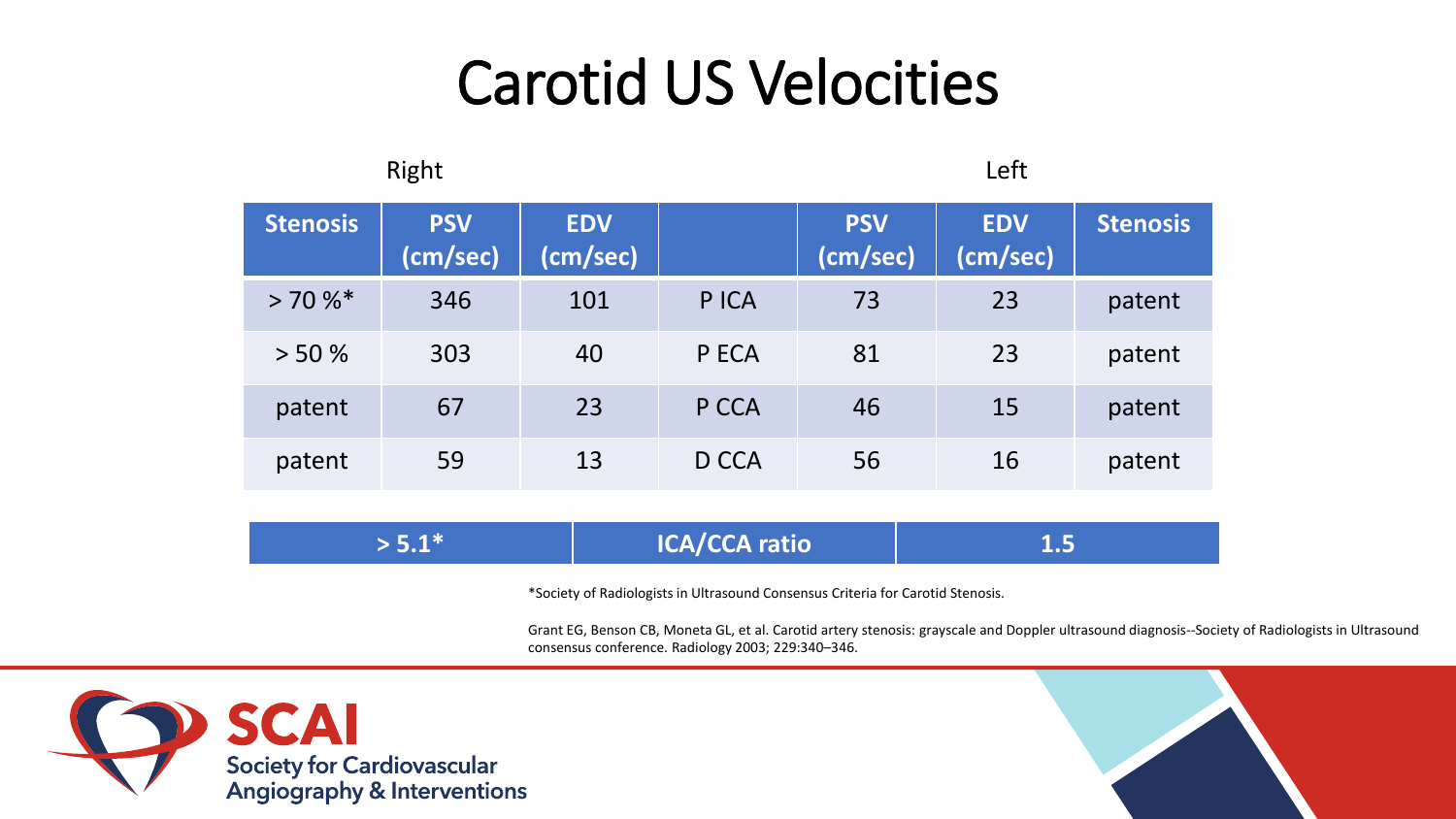### Evaluation

- Referred to vascular surgery.
- Considered high risk for carotid endarterectomy\*.
- Referred for carotid artery stenting.

- History of neck radiation\* - High risk of peri-operative stroke and death with greater than 6 % risk.

- High risk of anesthesia and surgery given multiple co morbidities.



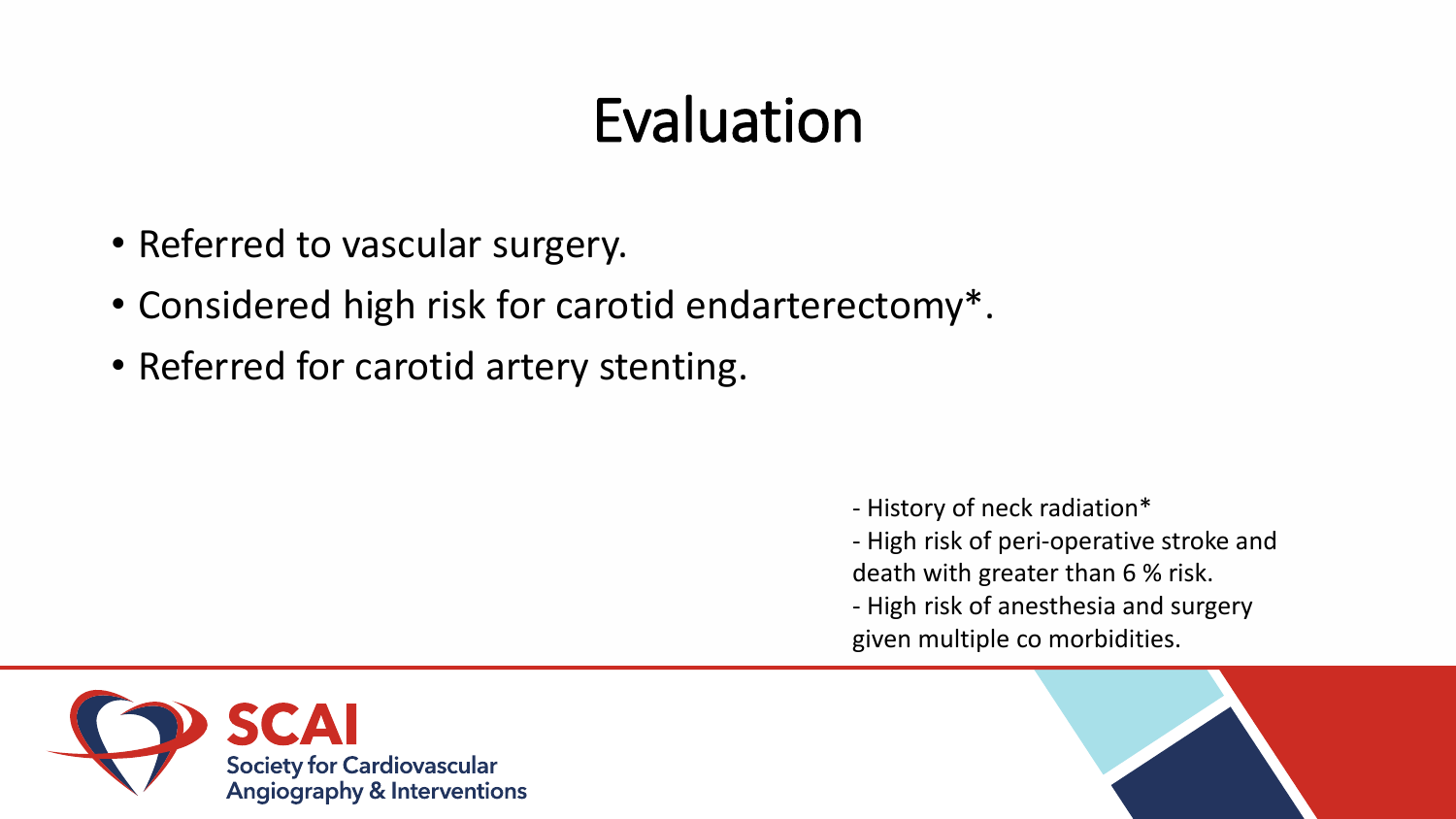## Diagnostic Angiogram

- Type I aortic arch
- Greater than 70 % stenosis p ICA.
- NASCET criteria used
- High degree of thrombus burden.





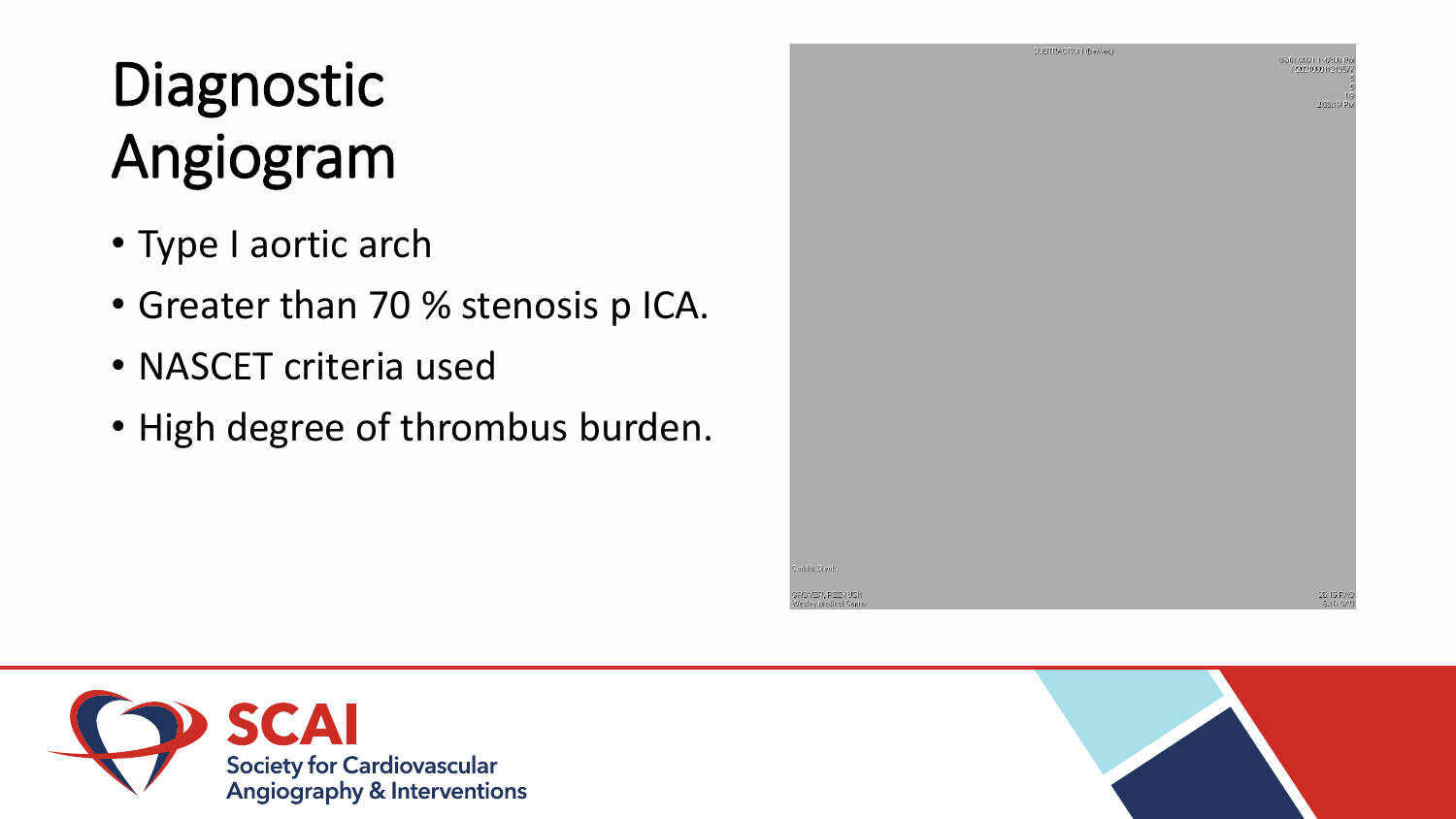### Best treatment options ?

- a. Carotid artery stenting with distal embolization protection device.
- b. Carotid artery stenting with proximal cerebral protection device.
- c. Trans Carotid Artery Revascularization (TCAR).



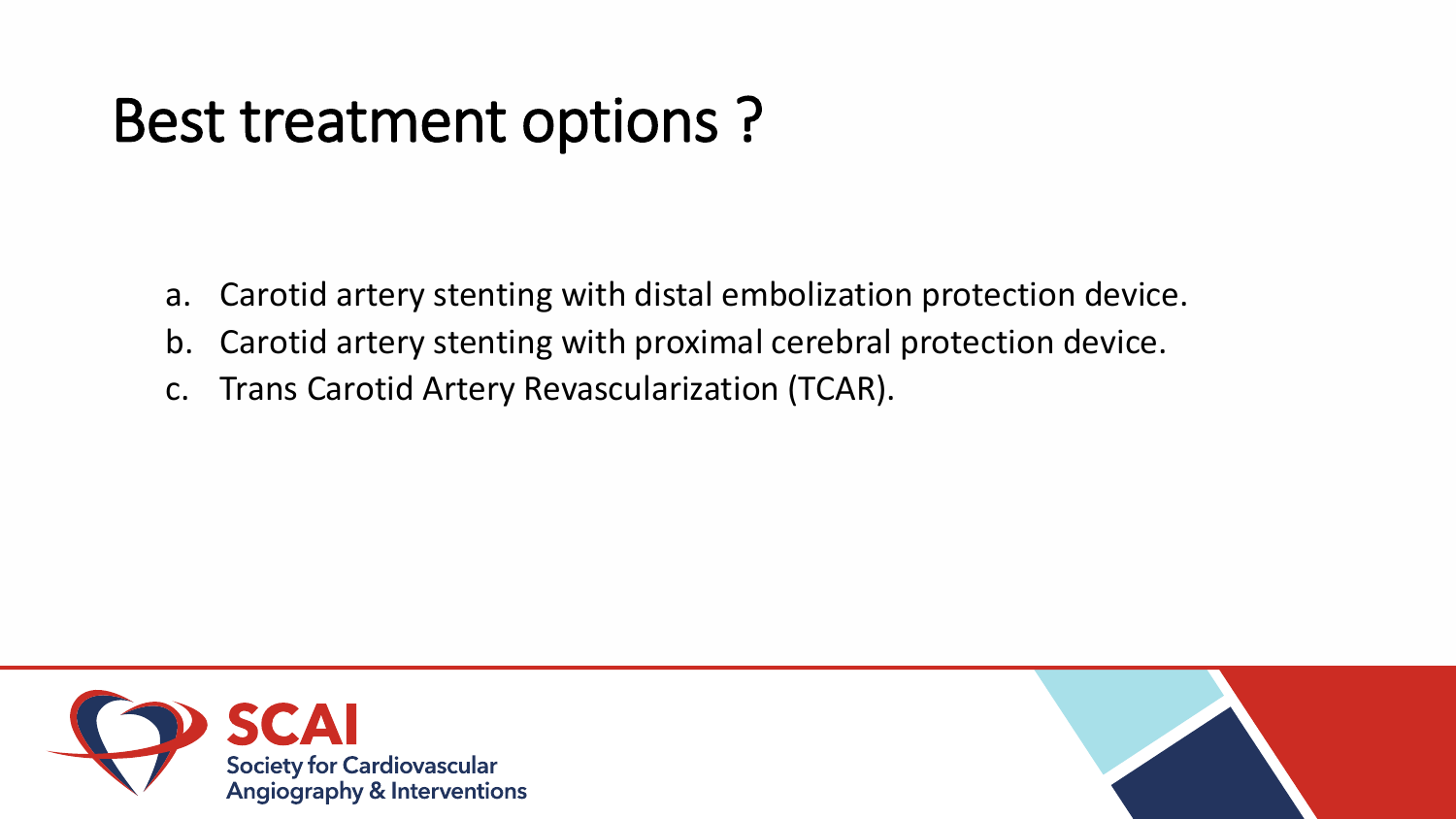Approaches Used to Reduce Distal Embolisation During Carotid Stenting



Radvany M. Use of embolic protection devices in peripheral interventions. Interventional Cardiology Review 2017. 12(1): 31-5.



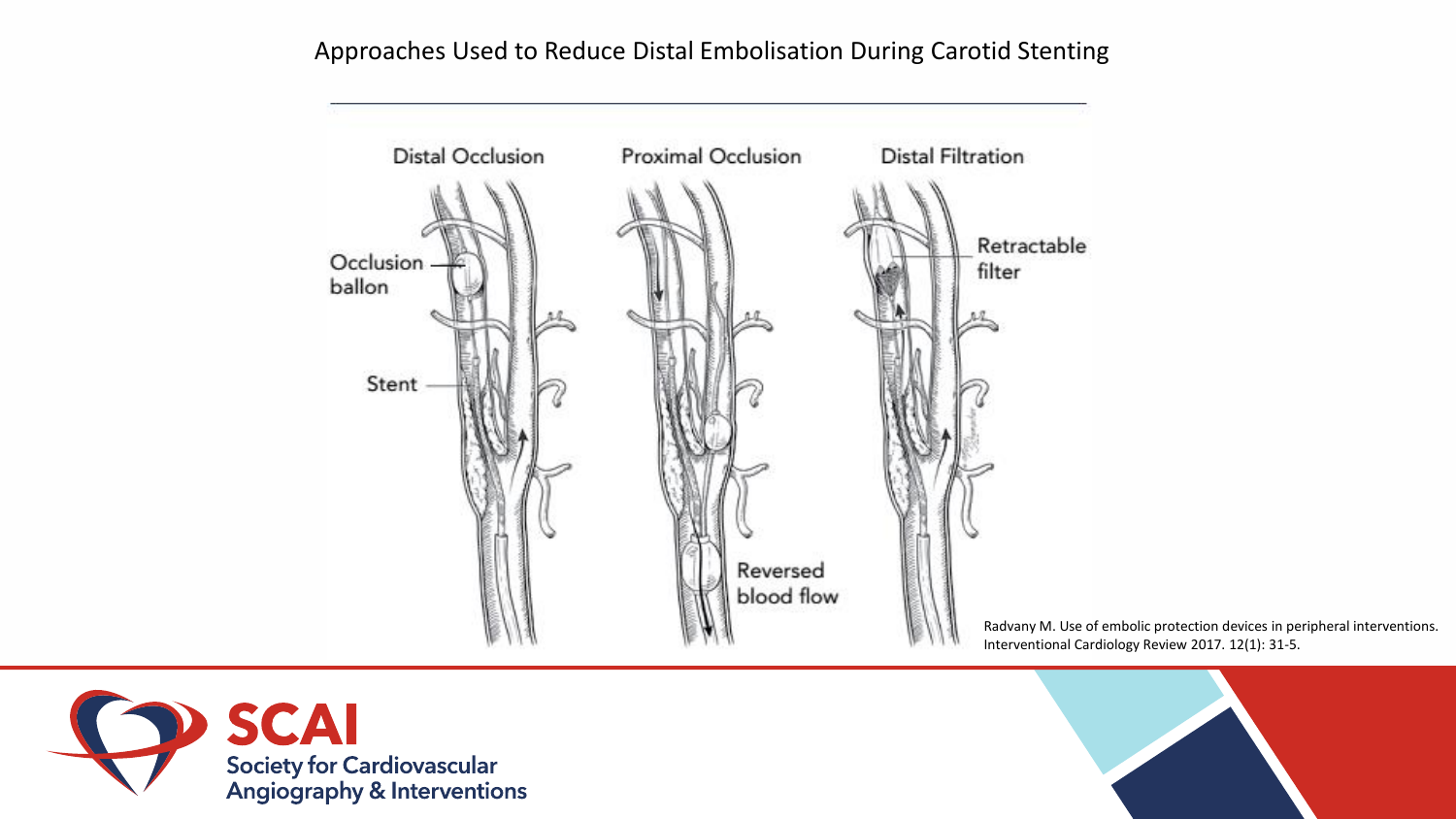SUBTRACTION (Darivad)

06/01/2021 1:47:08 PM 200010801101957

2:16:47 PM

26.16 RAO

**6.16 CAL** 

### Carotid Artery Stenting

- A 6 x 90 destination sheath
- A NAV -6 filter for distal EPD
- Heparin used for periprocedural AC



GROVER, PEEYUSH Wesley Medical Center

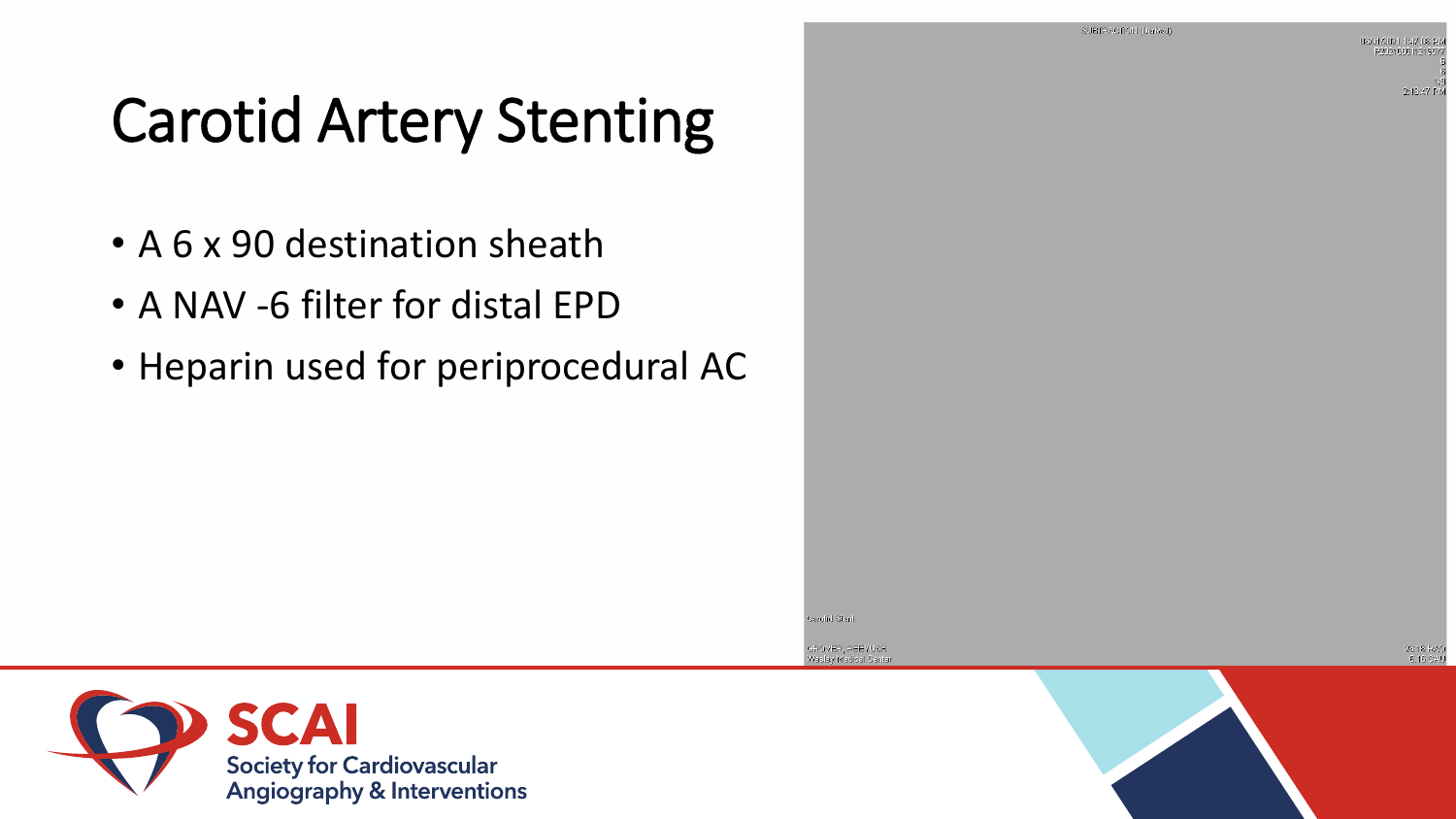### Next step ?

- a. Predilatation with a SC or NC balloon.
- b. Direct stenting with a closed-cell stent design.
- c. Direct stenting with an open-cell stent design.

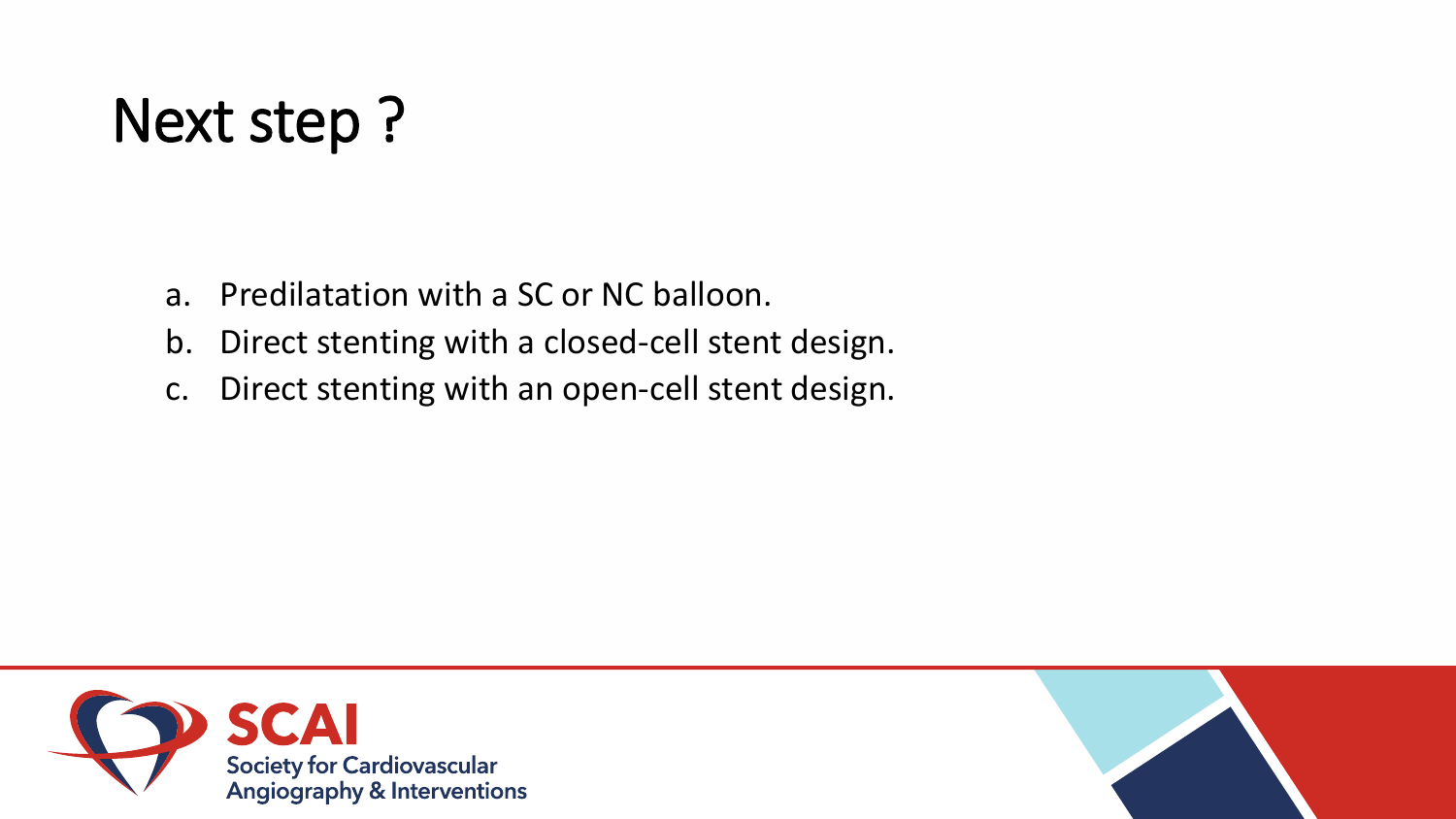### **Open Cell vs. Closed Cell**

### **Open Cell:**

- More flexible - Conforms to vessel wall better - Less metal in smaller vessels



- More radial force - Greater plaque coverage





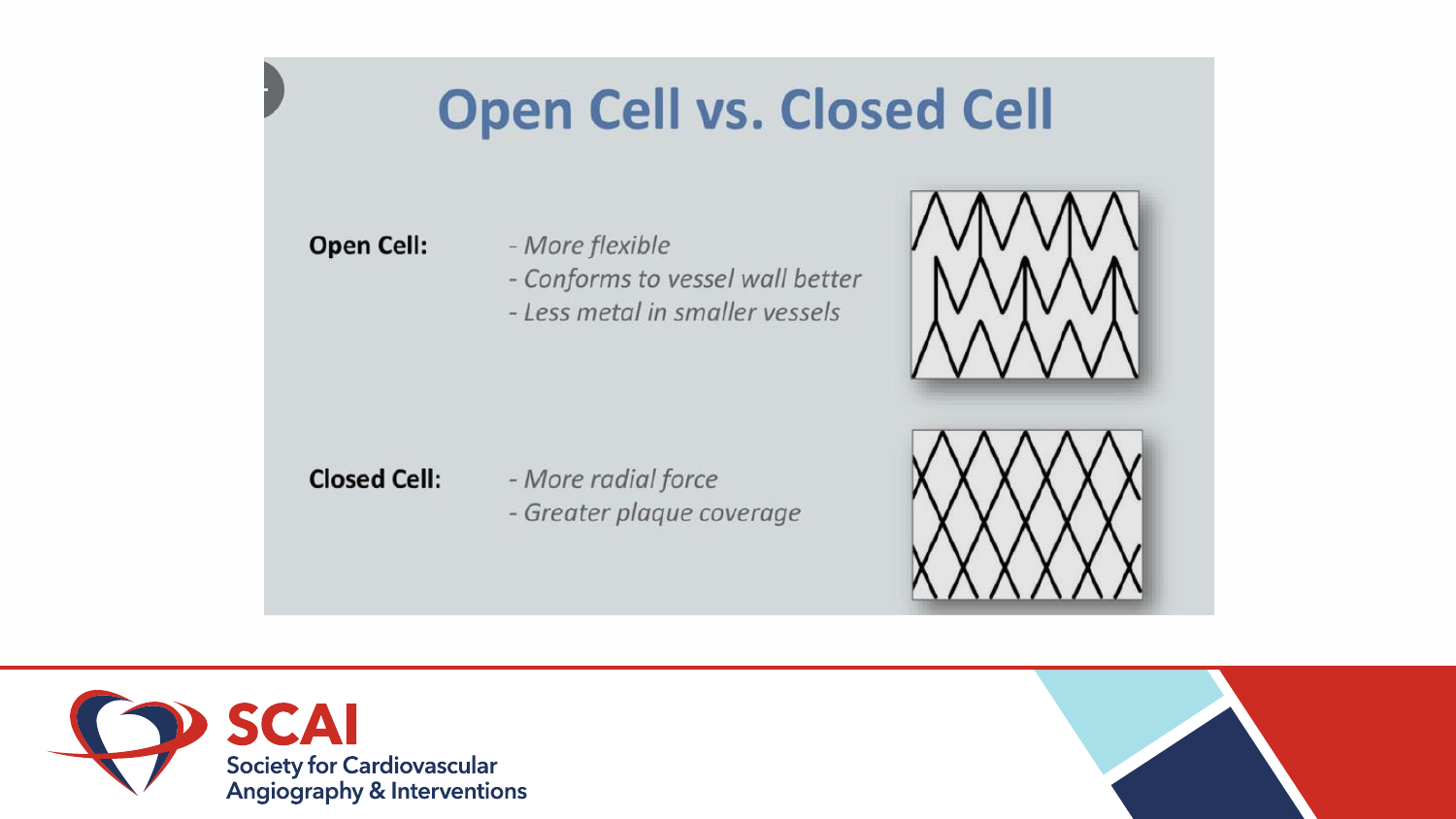SUBTRACTION (Darived)

**Carotid Stent** 

GROVER, PEEYUSH

Wesley Medical Cente

08/01/2021 1:47:08 PM R202106011219577

> $1/10$ 2:20:21 PM

26.16 RAO **6.16 CAU** 

### Carotid Artery Stenting

• Direct stenting with an Xact 8-10 mm tapered stent.

• No pre dilatation performed.

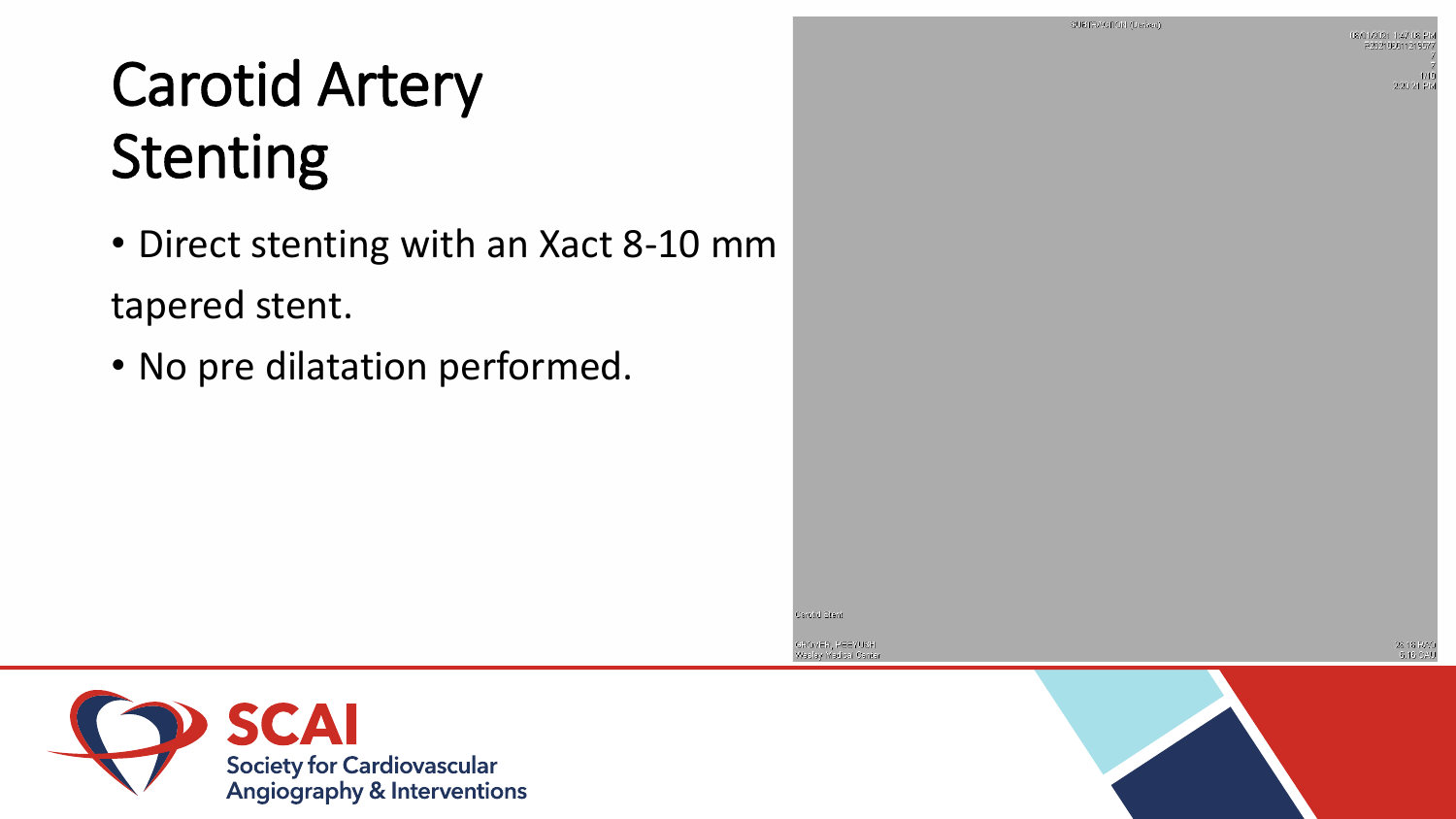### Best next step ?

- a. Finish procedure and remove device.
- b. Post dilatation with a NC balloon.
- c. Wire the ECA prior to Post dilatation.

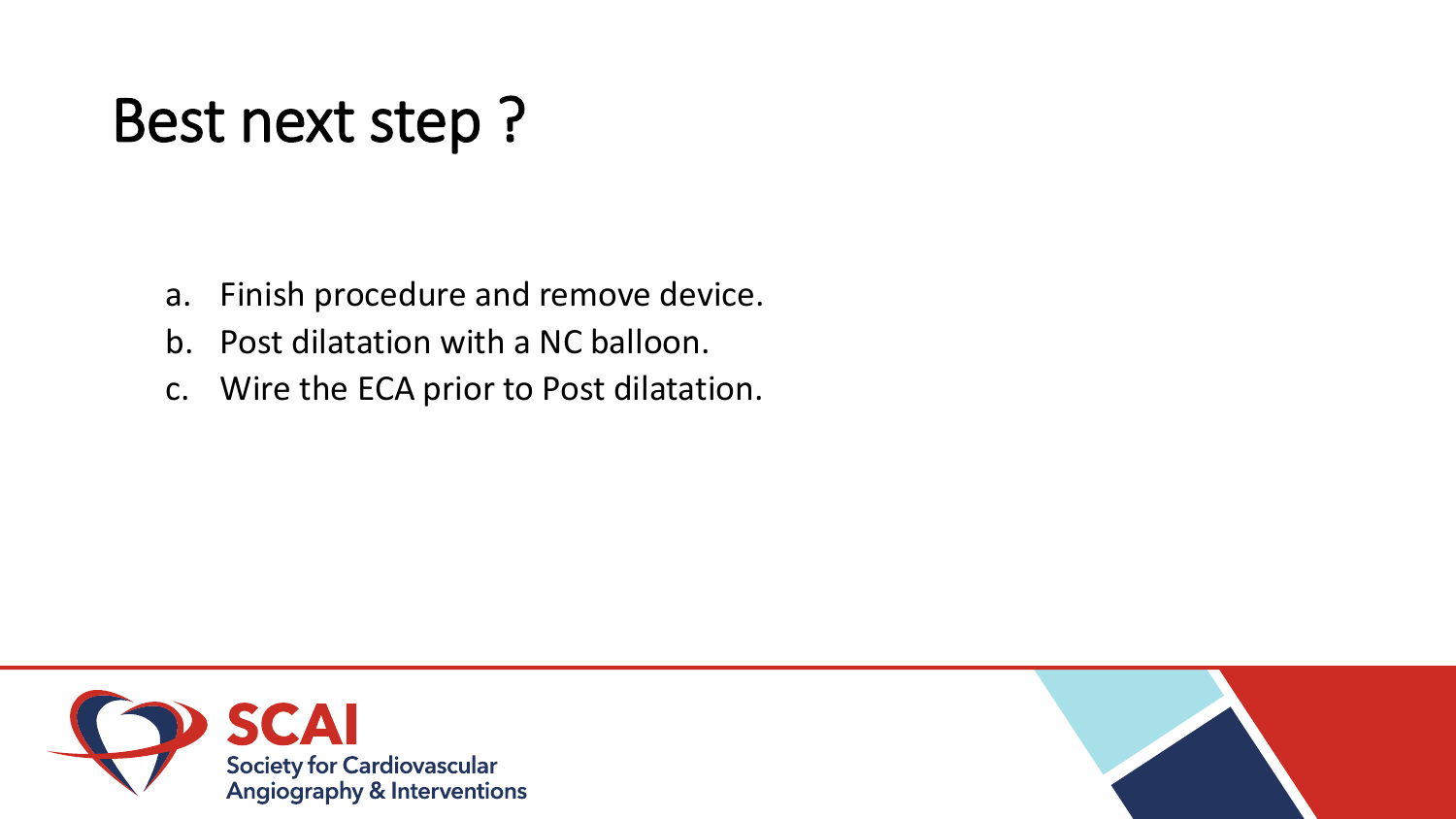## Carotid Artery Stenting

- Post dilated x 1 with a NC Balloon.
- Reduced Flow seen in the ECA.



28.18 RAC 6.16 CAL

Carotid Stent

GROVER, PEEYUSH Wesley Medical Center

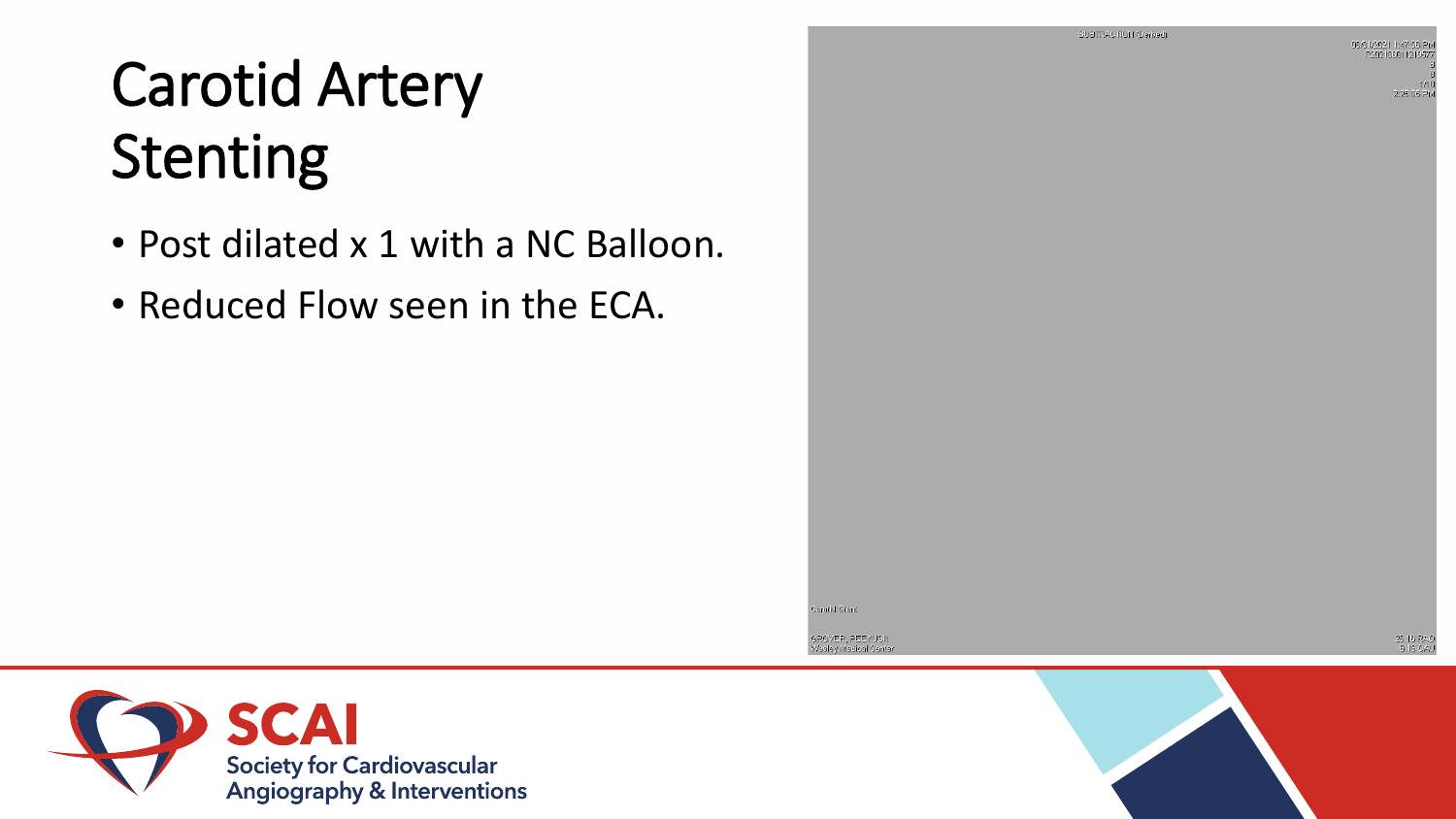### Best next step ?

- a. Finish procedure and remove device.
- b. Call a stroke alert.
- c. Try to rescue the ECA.
- d. Continue with PD more aggressively.

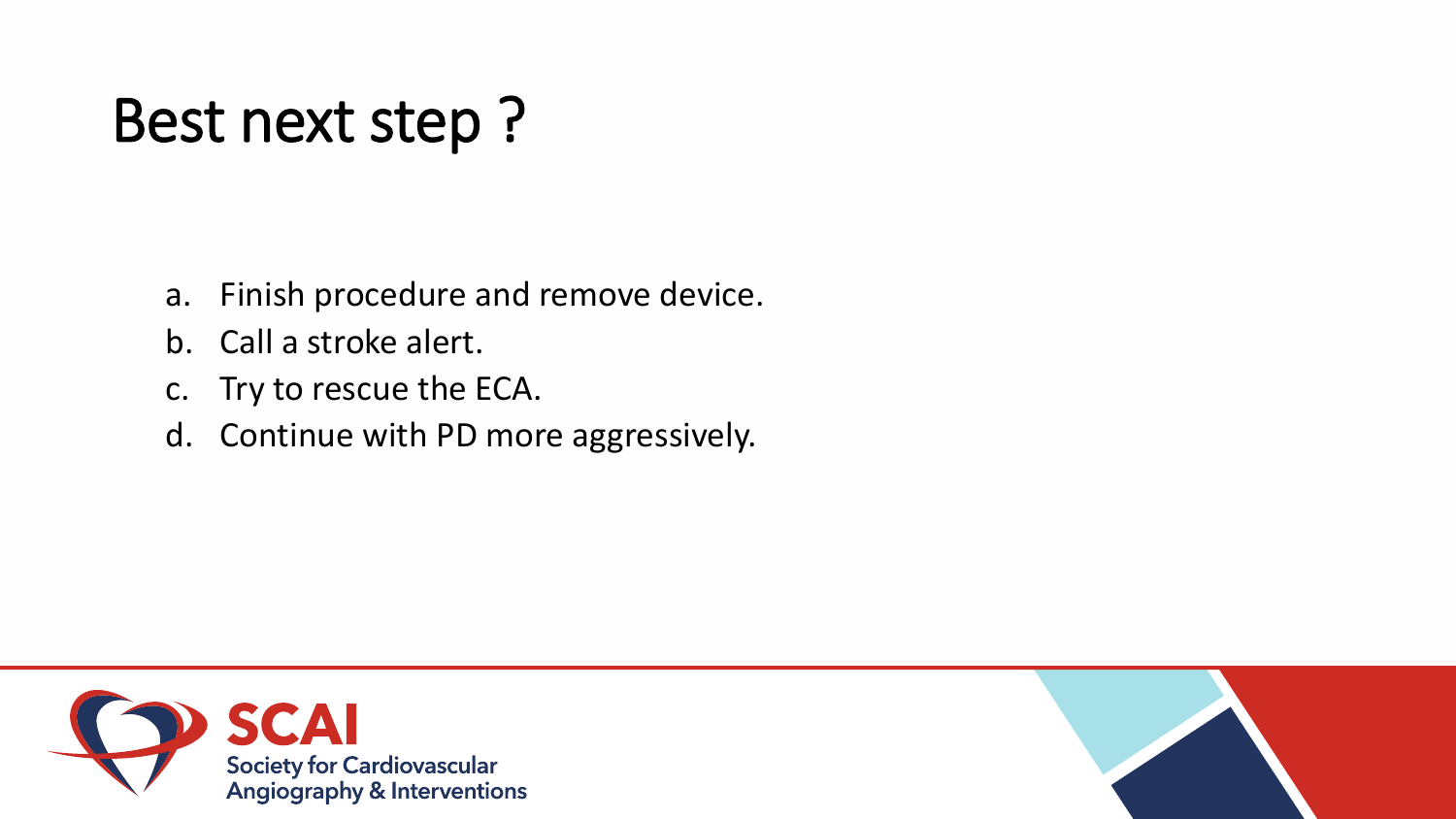### Final result

- Sheath and device removed.
- Patient reported jaw numbness and facial tingling along the right side after the procedure.
- Reported no other symptoms.
- Symptoms improved next day.
- Interventional neurology involved.
- Conservative management agreed upon.





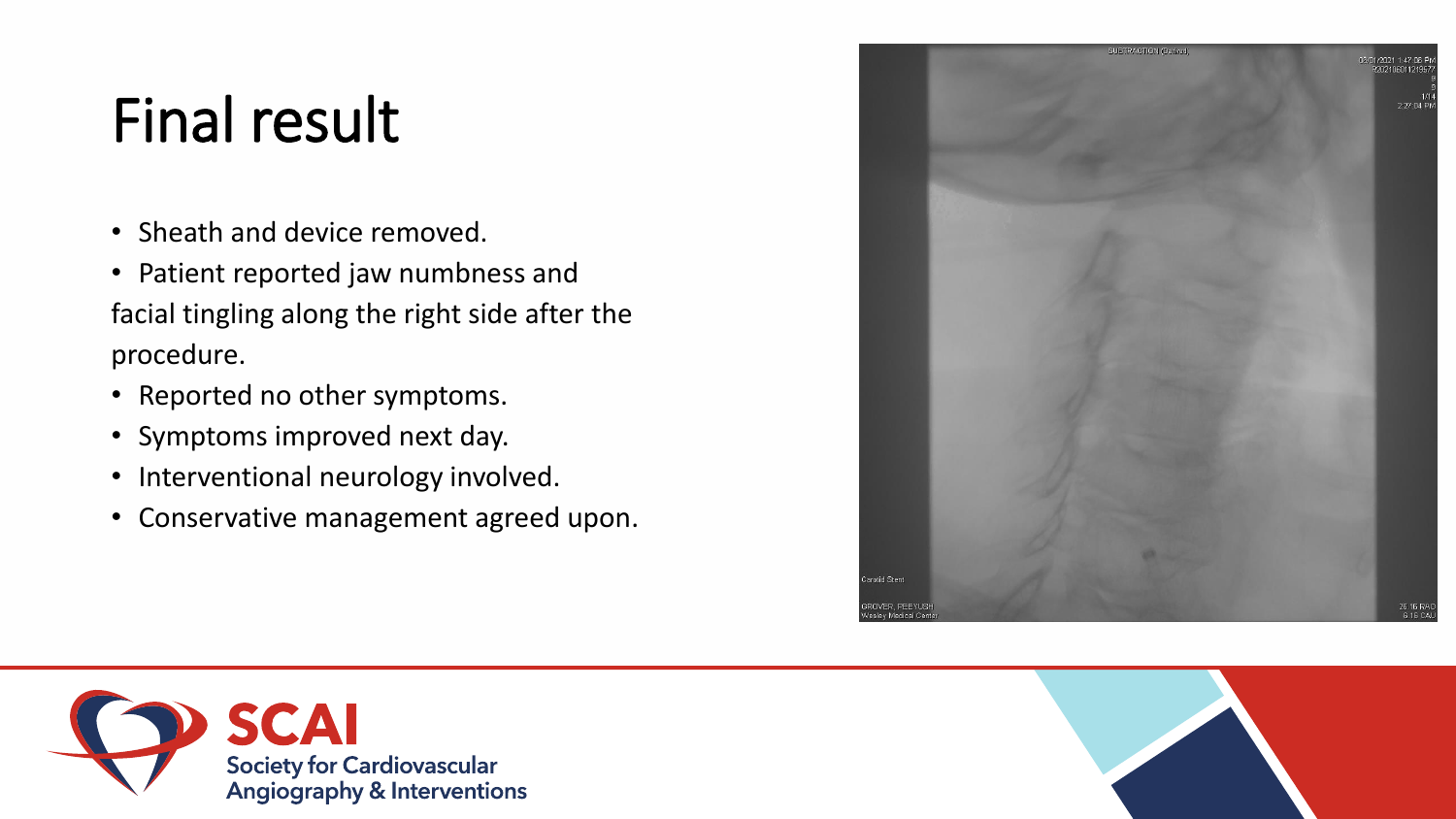### Transcarotid artery revascularization

- Specific technique that accesses the carotid through a short incision at the base of the neck over the proximal ipsilateral common carotid artery.
- Performed through a short carotid sheath in conjunction with flow reversal for embolic protection.
- Benefits of avoiding a potentially diseased aortic arch with a low rate of distal embolization.



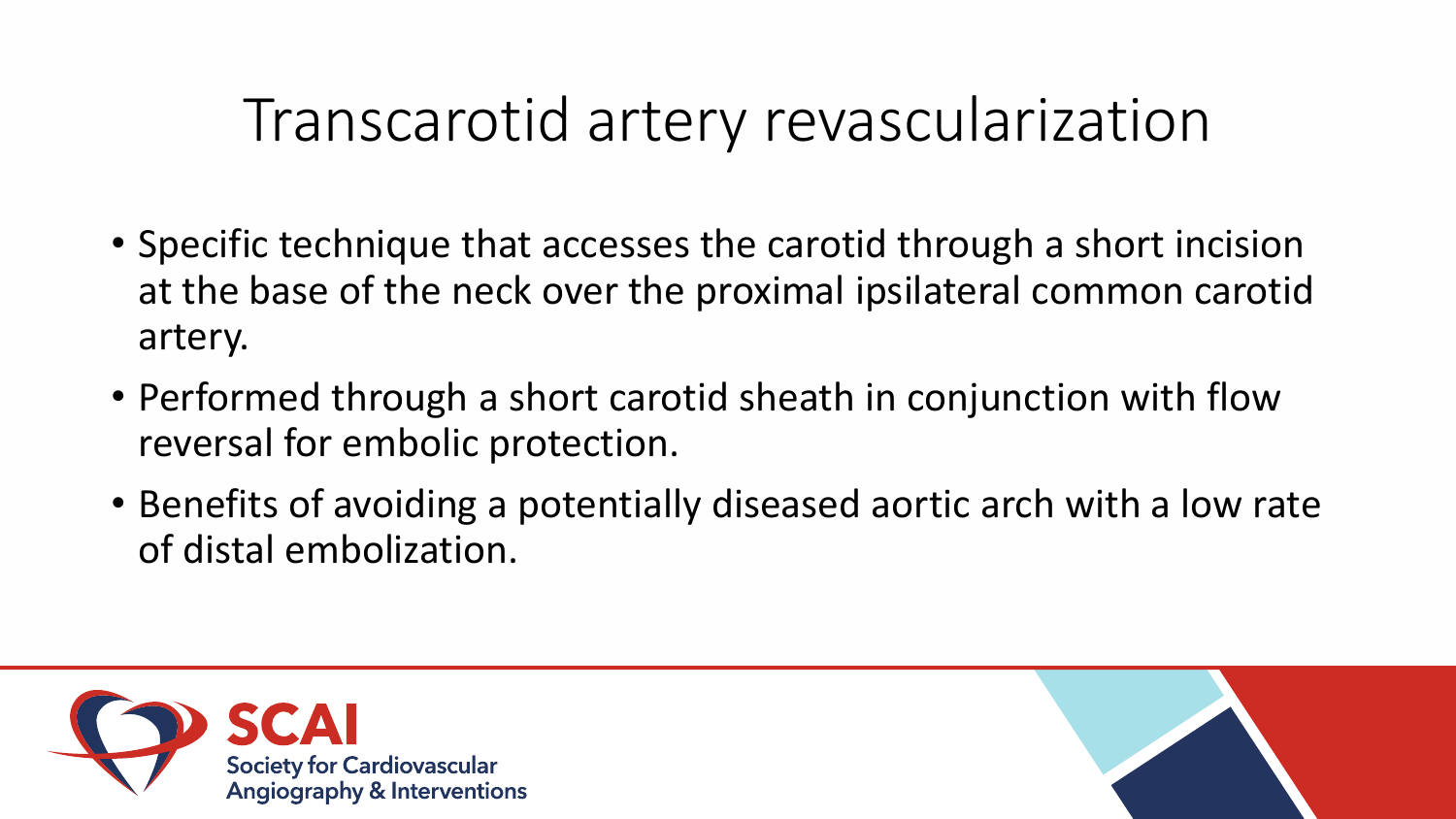### TCAR vs TF-CAS

- TCAR procedure data: safety and efficacy studies, institutional reports, and real-world outcomes found in registries.
- A study from the Vascular Quality Initiative demonstrated a significantly lower incidence of in-hospital stroke and death in patients treated with TCAR versus TF-CAS 1.6% vs 3.1% (RR 0.51, 95% CI 0.37-.72).<sup>1</sup>
- Propensity score matched 6,384 pairs of patients who had undergone either TCAR or CEA. There was no difference in in-hospital stroke and death between symptomatic patients undergoing TCAR versus CEA (2.2% vs 2.6%,  $p=.46$ <sup>2</sup>



- 1. Schermerhorn ML et al. Association of Transcarotid Artery Revascularization vs Transfemoral Carotid Artery Stenting With Stroke or Death Among Patients With Carotid Artery Stenosis. JAMA. 2019.
- 2. Malas MB et al. TransCarotid Revascularization with Dynamic Flow reversal versus Carotid Endarterectomy in the Vascular Quality Initiative Surveillance Project. Ann Surg. 2020.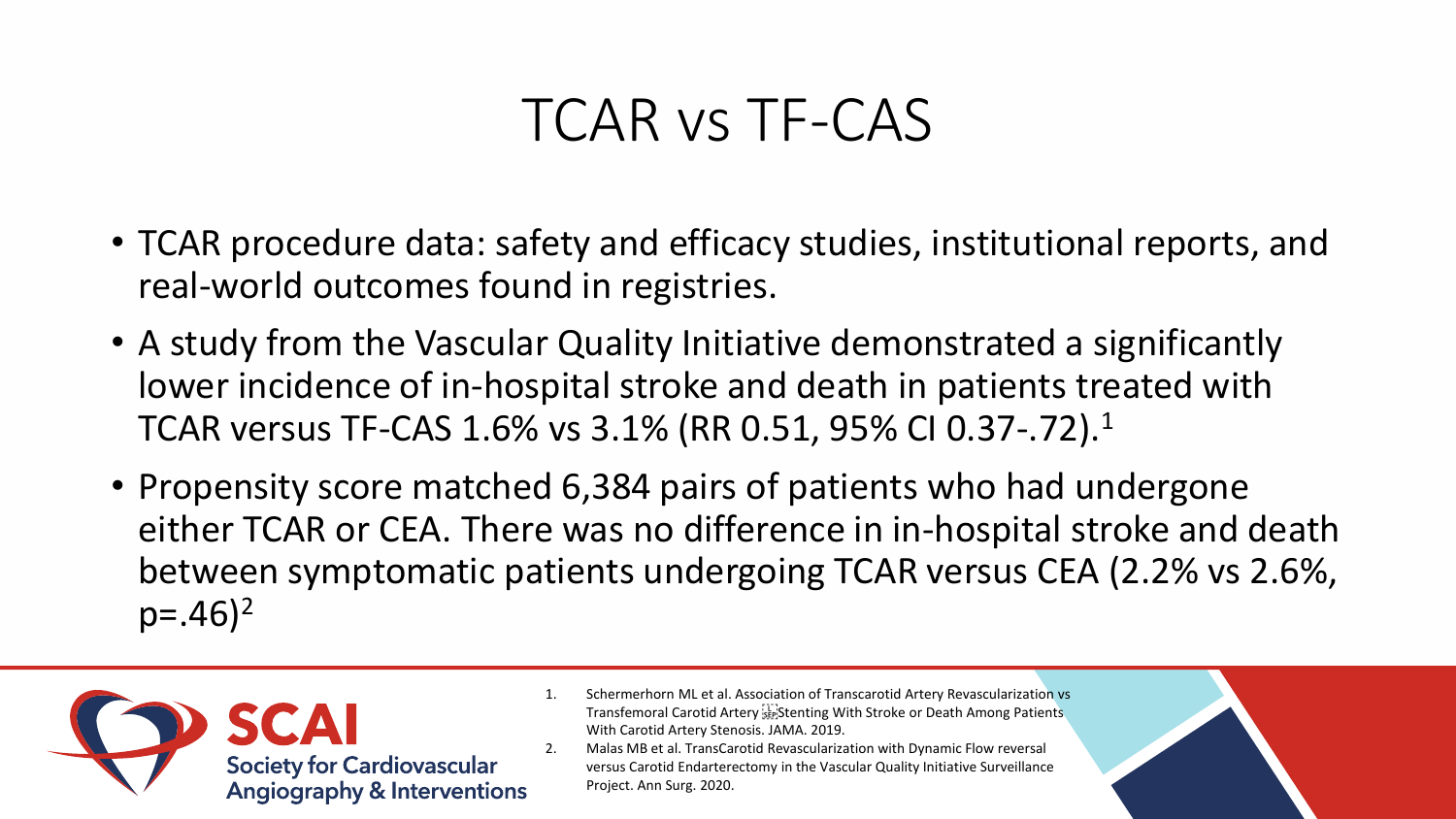### Society for Vascular Surgery Guidelines<sup>1</sup>

- TCAR procedure is at least equivalent to CEA, with some potential improvements.
- Compared with TF-CAS, the overall data demonstrate better outcomes.
- TCAR may be preferable to CEA and TF-CAS for high-risk patients (anatomic and physiologic)

1. AbuRahma AF et al. SOCIETY FOR VASCULAR SURGERY CLINICAL PRACTICE GUIDELINES FOR MANAGEMENT OF EXTRACRANIAL CEREBROVASCULAR DISEASE. J Vasc Surg. 2021



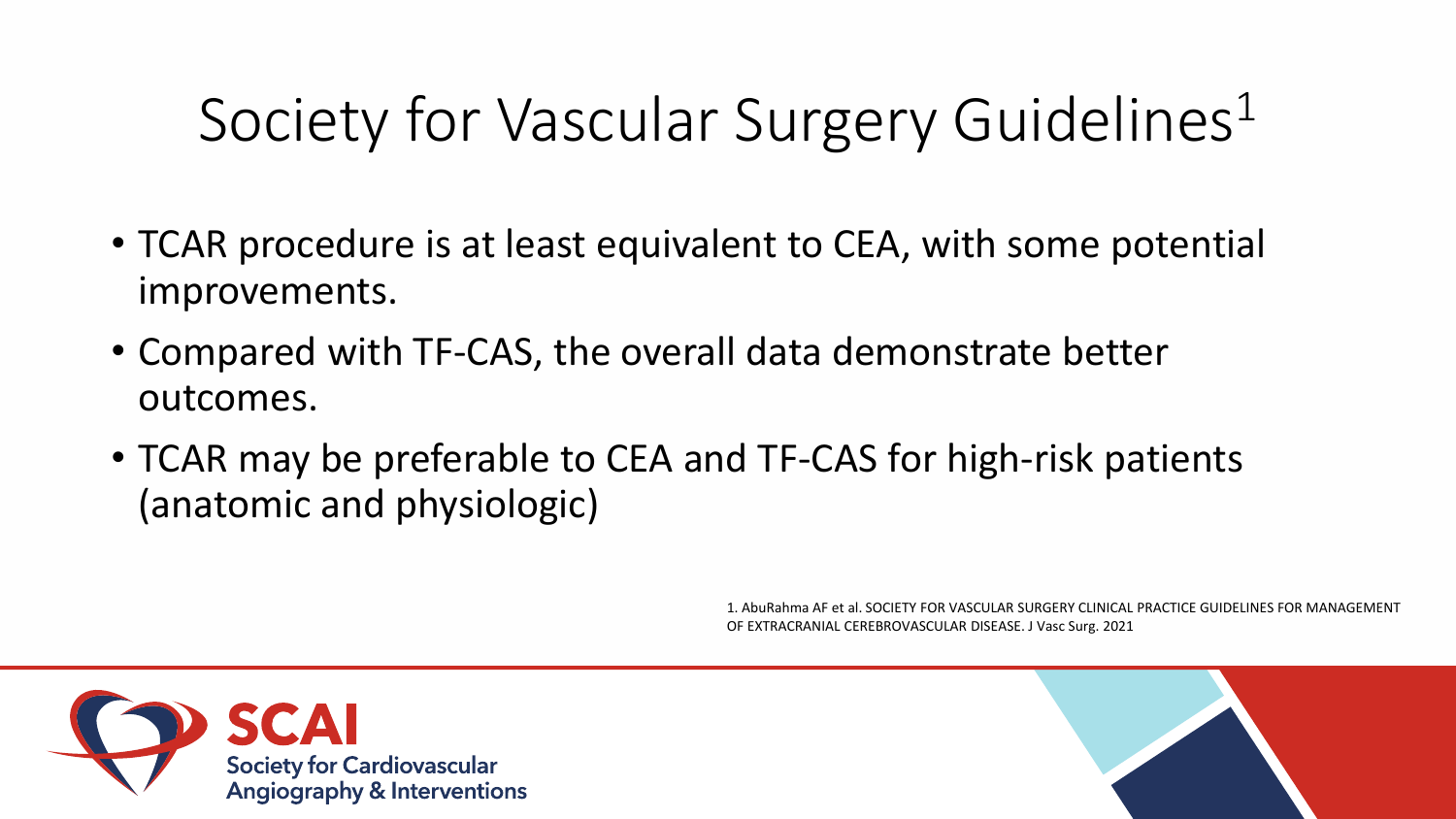### Hospital Course and Follow-Up

- Did well post procedure.
- Discharged after 2 days of observation.
- Started on plavix with low dose rivaroxaban.
- Repeat DUS 4 weeks post procedure demonstrated patent stent in the RICA and flow in the ECA.
- 6 month follow up: no recurrent TIAs.